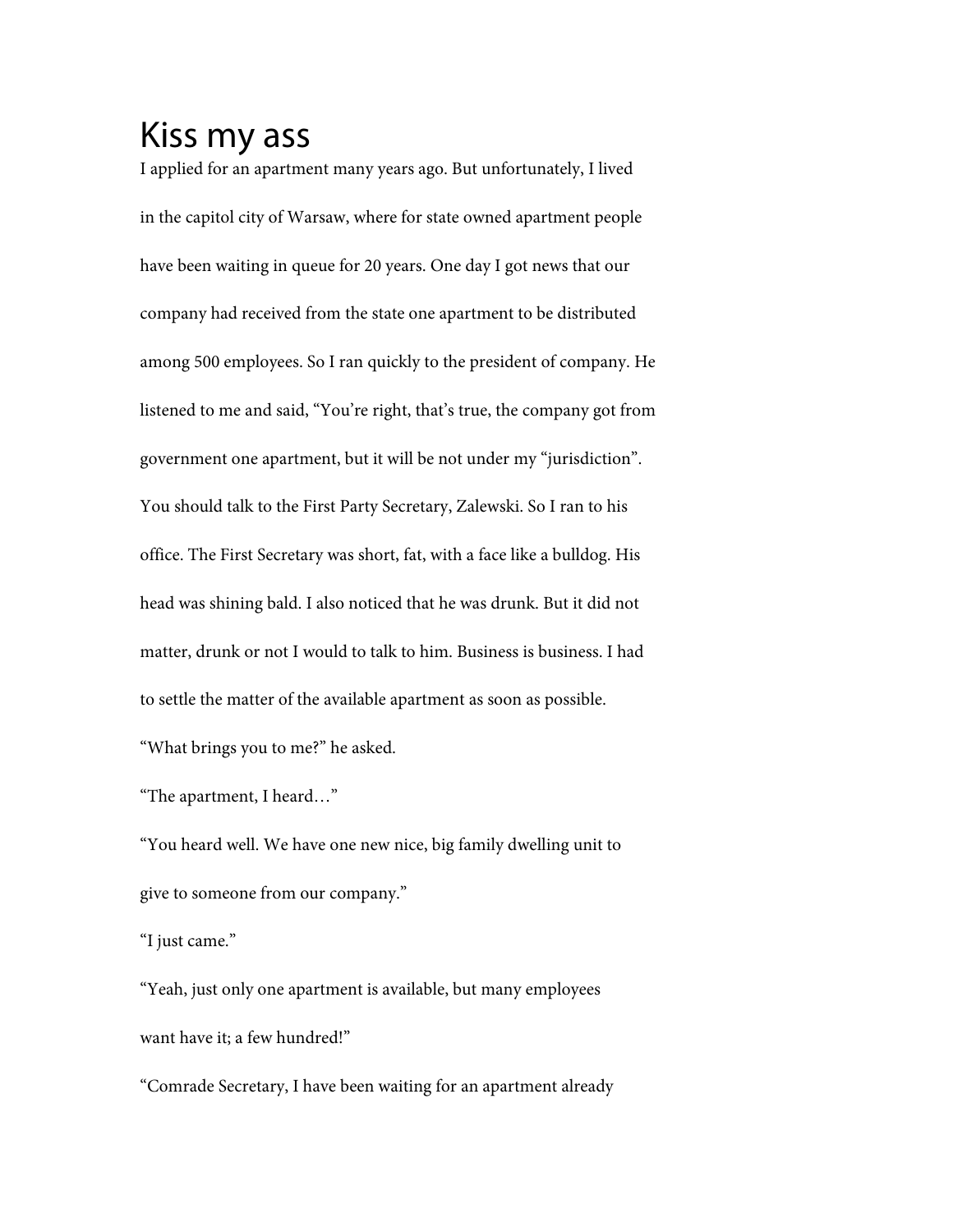for ten years. I will reward you'' I mumbled shyly.

''How can you reward me when your earnings are so small?'' he asked with skeptical voice.

258

He was right; I had no money to bribe him. I did not have anything to offer.

The First Secretary poured vodka into a glass and drank it. He shuddered and looked at me playfully.

"Will you kiss my ass if I give you this apartment?" he asked suddenly. For a moment I was silent and surprised, but only for a moment! Such an opportunity might never happen again in my life! The drunken First Secretary clearly got mad, but it was not my problem.

''Comrade First Secretary, for you I will do everything, I can even kiss your..." I stammered here, over the word "ass", I could not get it out from my throat.

"Really? This kiss will be for the good of the Communist Party! Well, do not waste time. Drink the glass of vodka for the courage.'' He poured the vodka again into glass. I closed my eyes and drank it in one gulp. He walked to me on staggered legs, stood in front of me, turned his back, took off his pants and showed his fat ass. But this view did not scare me. I fell on my knees, closed my eyes and kissed his ass!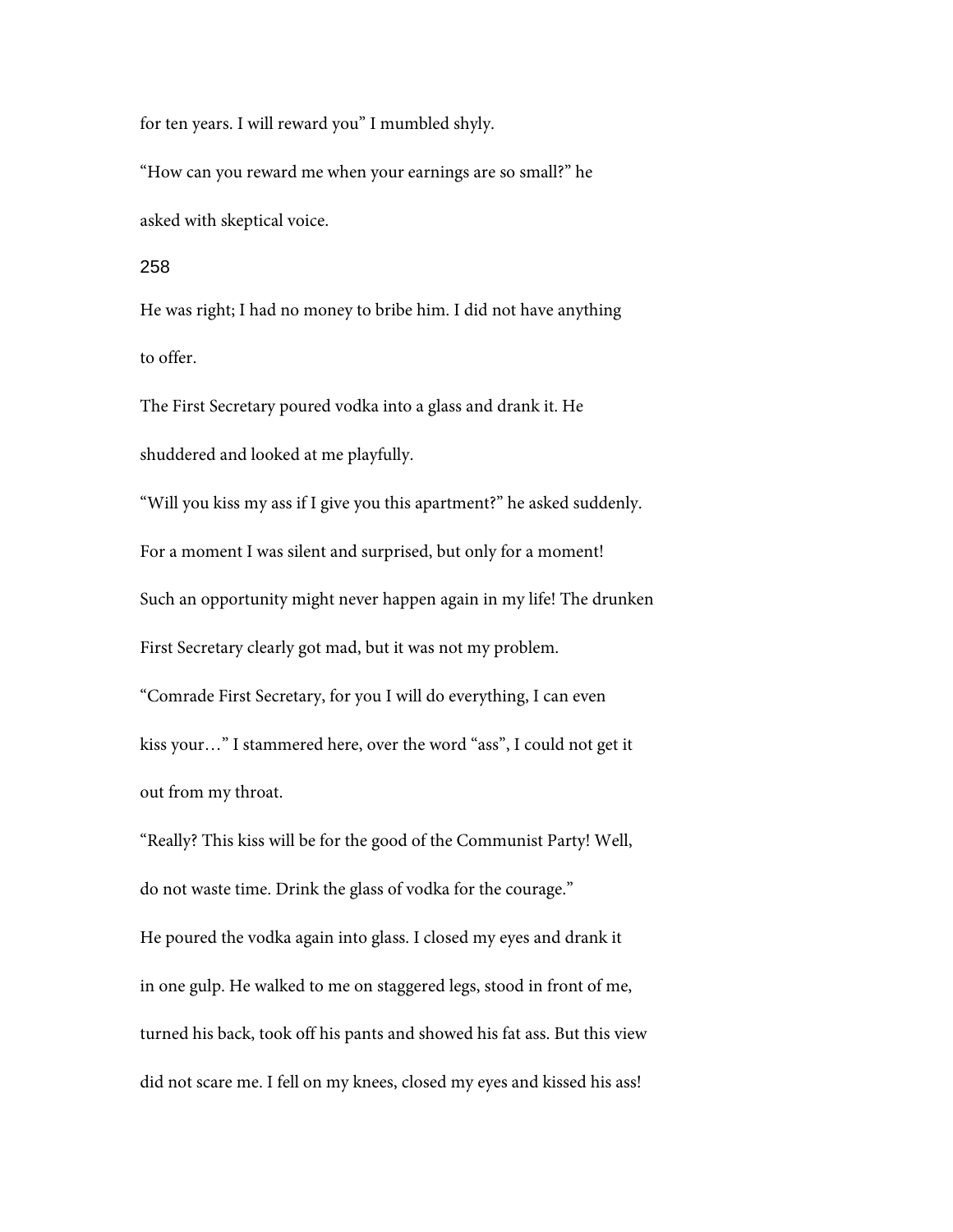''Wow! Wow! I did not expect from you so much courage. Please come tomorrow to me for the assignment of your apartment,'' he said to me kindly, pulling up his pants.

I ran out from his office as on the wings of joy. Finally, I could dwell with my wife and children under normal, human conditions. So far we were living in a single room, with a shared kitchen, no water, no bathroom, and no gas. The room was heated by a glazed tile oven. Amazingly, I was so lucky. I managed to get an apartment without a bribe. For few second of humiliation I got an apartment! At home my wife did not believe in the assignment. Of course, I did not tell her about the kissing.

''I do not believe as long I can not see it. For what reason would they give you an apartment? A minimum of a hundred members of the Communist Party in your factory are waiting for this assignment,'' she was skeptical.

''But I have been waiting the longest period, and I have a big family, and we live in the worst condition without water in the building, with fungus on the walls and the highest density per square feet!'' I answered.

## 259

''In addition, how could you get the apartment, as you do not belong to the Communist Party, and worse… did not drink vodka with the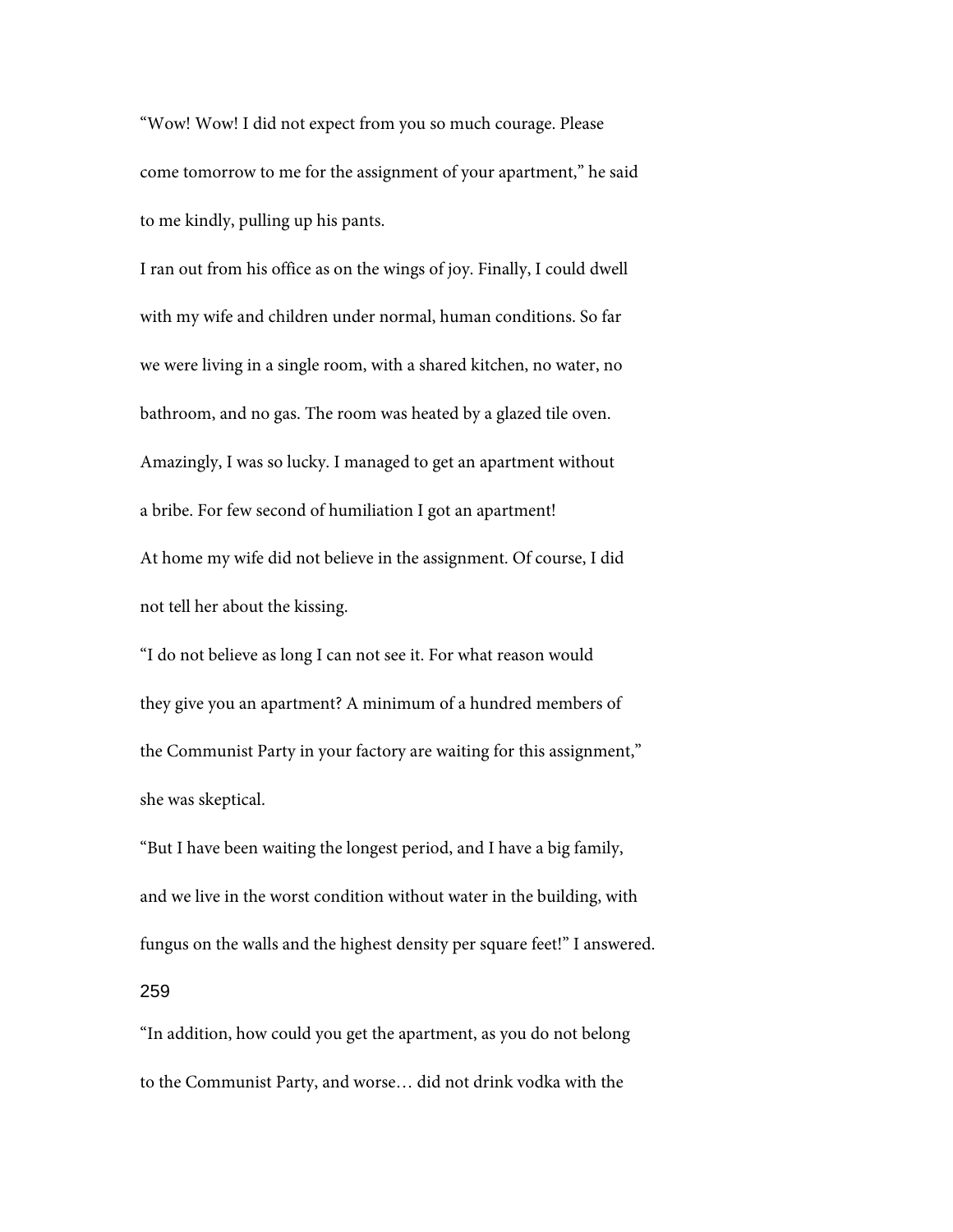First Secretary or President of the company?''

''You will see tomorrow!'' I said ending the discussion. She shrugged her shoulders. The next morning, I was waited for the First Secretary. His secretary, tall, a plump blonde, came at eight. ''Do you have an appointment with the First Secretary?'' she asked brewing herself a cup of coffee.

''Yes, yes, he told me to come today in the morning.''

''For him ''in the morning'' means ten o'clock. You came too early.'' So I went back to my office and was sitting on chair like sitting on pins and needles. Shortly before ten o'clock, I ran back to the First Secretary's office. He arrived a few minutes after ten, haggard, with sunken eyes, barely breathing. He must have had a huge hangover. When walking to his office he even did not see me!

''Sophia, give me a strong coffee before my head crashes to pieces!'' he complained.

"My advice is to wait for half an hour, let him come to himself," the secretary said.

I had no choice, so I waited the next half hour. Finally, the secretary went to the First Secretary to announce me and she returned soon. "The First Secretary does not have time today," she said in a sad voice. ''How can that be? No time for me? Yesterday he told me to come!''